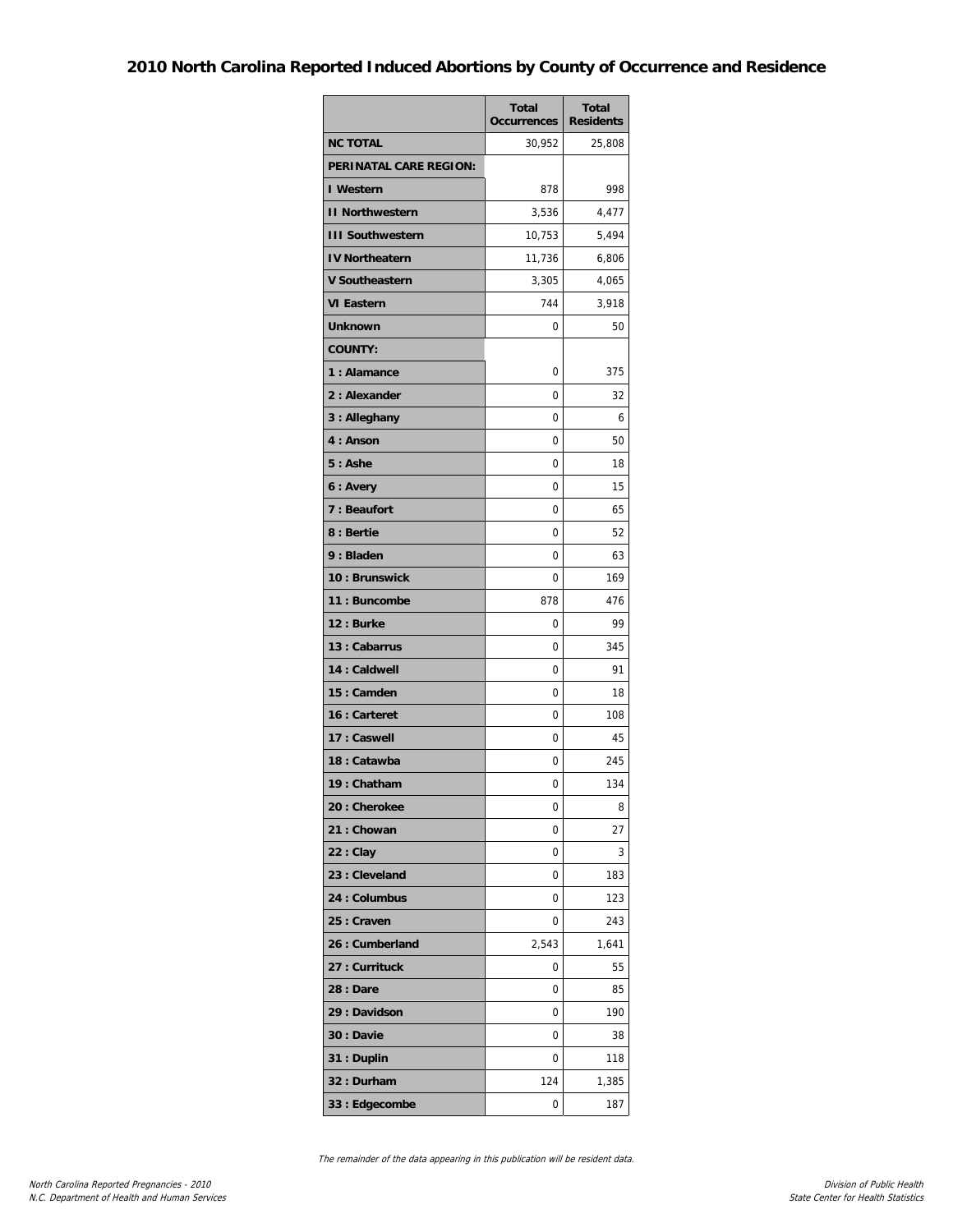## **2010 North Carolina Reported Induced Abortions by County of Occurrence and Residence**

|                  | <b>Total</b><br><b>Occurrences</b> | <b>Total</b><br><b>Residents</b> |
|------------------|------------------------------------|----------------------------------|
| 34 : Forsyth     | 953                                | 988                              |
| 35 : Franklin    | 0                                  | 149                              |
| 36 : Gaston      | 0                                  | 433                              |
| 37 : Gates       | 0                                  | 28                               |
| 38: Graham       | 0                                  | 6                                |
| 39 : Granville   | 0                                  | 145                              |
| 40 : Greene      | 0                                  | 36                               |
| 41: Guilford     | 2,583                              | 1,576                            |
| 42 : Halifax     | 0                                  | 152                              |
| 43 : Harnett     | 0                                  | 315                              |
| 44 : Haywood     | 0                                  | 65                               |
| 45 : Henderson   | 0                                  | 112                              |
| 46 : Hertford    | 0                                  | 74                               |
| 47 : Hoke        | 0                                  | 158                              |
| 48 : Hyde        | 0                                  | 10                               |
| 49 : Iredell     | 0                                  | 284                              |
| 50 : Jackson     | 0                                  | 55                               |
| 51: Johnston     | 0                                  | 354                              |
| 52 : Jones       | 0                                  | 28                               |
| 53 : Lee         | 0                                  | 184                              |
| 54 : Lenoir      | 0                                  | 148                              |
| 55 : Lincoln     | 0                                  | 90                               |
| 56 : McDowell    | 0                                  | 51                               |
| 57: Macon        | 0                                  | 28                               |
| 58 : Madison     | 0                                  | 16                               |
| 59 : Martin      | 0                                  | 40                               |
| 60 : Mecklenburg | 10,753                             | 3,972                            |
| 61 : Mitchell    | 0                                  | 12                               |
| 62: Montgomery   | 0                                  | 40                               |
| 63 : Moore       | 0                                  | 160                              |
| 64 : Nash        | 0                                  | 303                              |
| 65 : New Hanover | 762                                | 630                              |
| 66 : Northampton | 0                                  | 58                               |
| 67: Onslow       | 740                                | 671                              |
| 68 : Orange      | 3,452                              | 366                              |
| 69 : Pamlico     | 0                                  | 21                               |
| 70 : Pasquotank  | 0                                  | 145                              |
| 71 : Pender      | 0                                  | 78                               |
| 72 : Perquimans  | 0                                  | 30                               |
| 73 : Person      | 0                                  | 154                              |
| <b>74 : Pitt</b> | 4                                  | 593                              |
| <b>75 : Polk</b> | 0                                  | 29                               |
| 76 : Randolph    | 0                                  | 211                              |